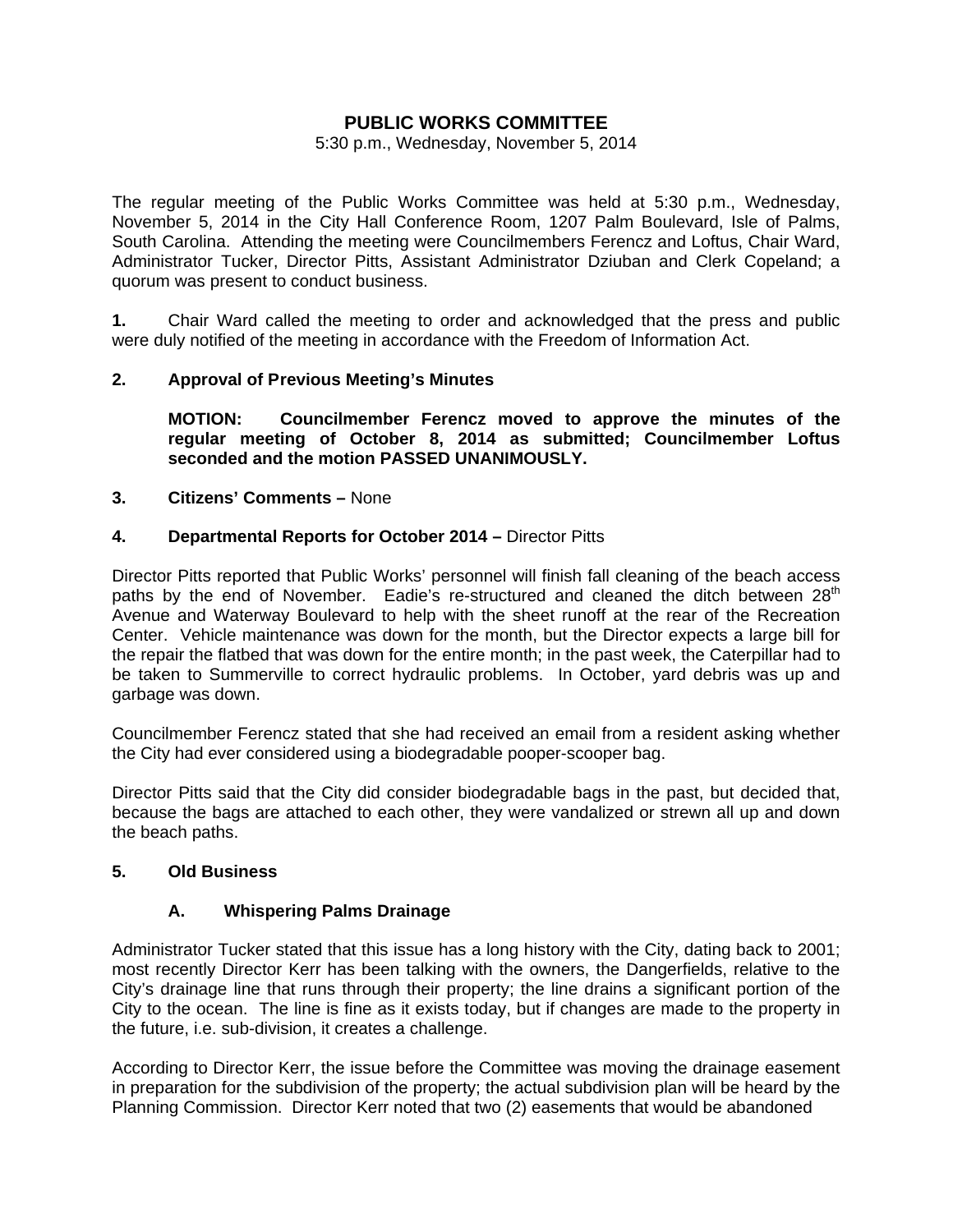Public Works Committee November 5, 2014 Page 2 of 3

and one (1) would be shifted to a new location that is more conducive to the use of those future lots. The Dangerfield's plan is to divide the one (1) acre lot into three (3) lots; the presence of the easement and the drainage line make it particularly challenging for one (1) proposed lot.

Administrator Tucker added that the Dangerfield's plan is to install a new and larger pipe to replace the line at issue.

The engineering by the owner and the City has been completed, and the determination was that there will be no negative impact from re-locating the drainage line. The outfall currently goes into the marsh, and the owner plans to re-locate the outfall location seventy (70) feet toward the Isle of Palms Connector; OCRM has permitted this change. Director Kerr reported that no portion of the easement is in the SCDOT system, but they did review the plan because the drainage system connects to the drainage system that is in the right-of-way.

Discussion ensued, including the engineer Lewis Seabrook and attorney Michael Layman, relative to the ownership of the second easement on the property, but no one could resolutely answer the question. Mr. Layman wanted assurance that the City would give up any and all rights it might have on the second easement.

The Administrator stated that the City could only act on the easement with the pipe since the ownership of the second easement was unclear.

 **MOTION: Councilmember Loftus moved to approve the City abandoning the easement on the Dangerfield property and to relocate the drainage pipe at the expense of the Dangerfield family; Councilmember Ferencz seconded and the motion PASSED UNANIMOUSLY.** 

# **B. Consideration of Job Description for Assistant Public Works Director**

Assistant Dziuban noted that Committee members were provided with two (2) job descriptions; one (1) is the description that was presented at the last meeting and the second a job description for a future hire. The Committee reviewed the first job description at the October meeting but made no motion to approve it; the second document was prepared at the request of the Committee to be the model for a future employee.

Assistant Dziuban explained that, although the Committee discussed the first job description last month, the Committee did not approve it.

## **MOTION: Councilmember Ferencz moved to approve the job description for the Public Works Assistant Director; Councilmember Loftus seconded and the motion PASSED UNANIMOUSLY.**